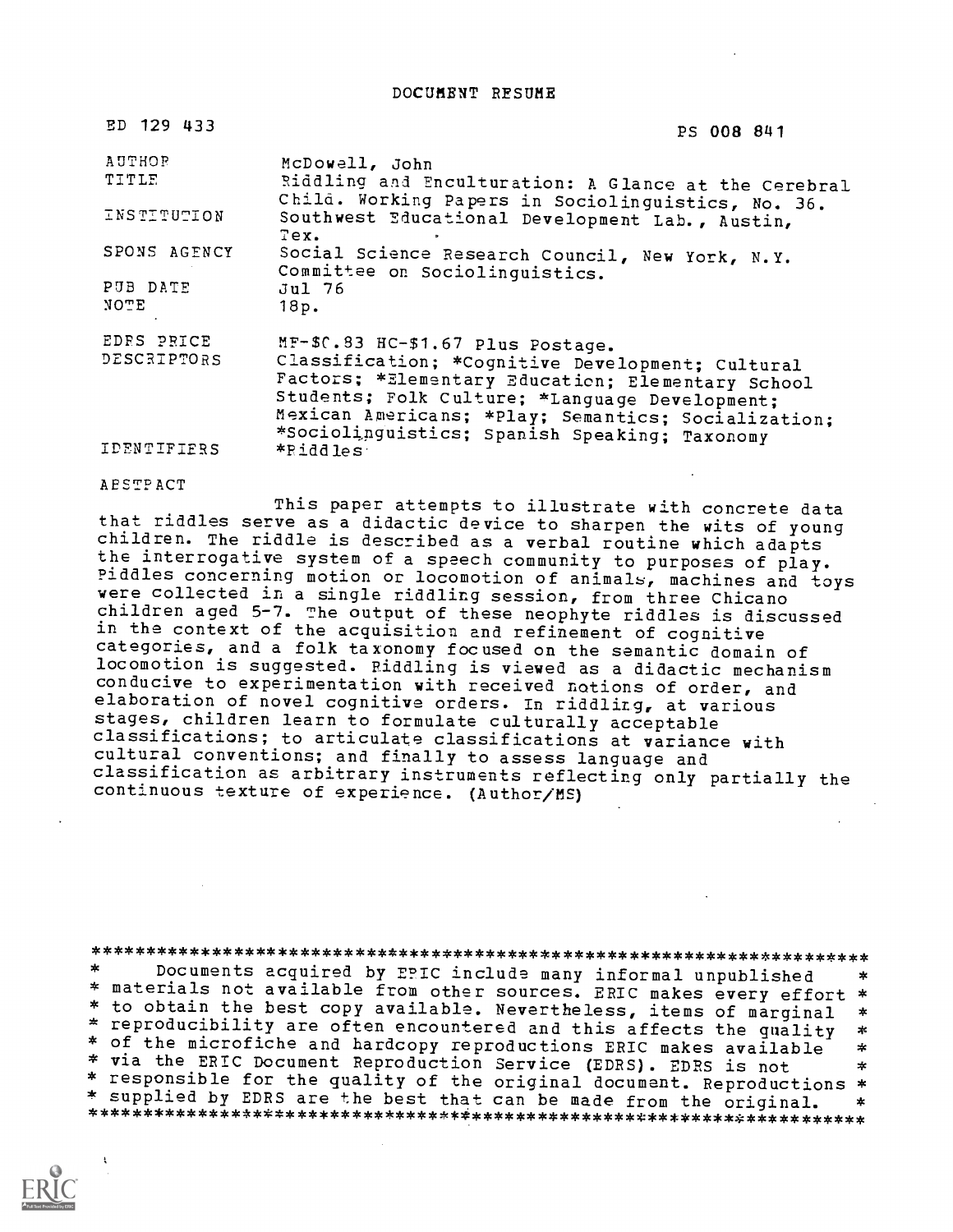# U S OEPARTMENT OF HEALTH,<br>EOUCATION & WELFARE<br>NATIONAL INSTITUTE OF<br>EOUCATION

THIS DOCUMENT HAS BEEN REPRO-<br>OUCED EXACTLY AS RECEIVED FROM<br>THE PERSON''N ORGANIZATION DRIGIN-<br>ATING IT POINTS OF VIEW OR OPINIONS<br>SENTOFFICIAL NATIONAL INSTITUTE OF<br>SENTOFFICIAL NATIONAL INSTITUTE OF<br>EOUCATION POSITION O

### WORKING PAPERS 1N SOCIOLINGUISTICS

Number 36

July, 1976

## Riddling and Enculturation: A Glance at the Cerebral Child

## by

John McDowell Indiana University Bloomington, Indiana

in street

 $\mathcal{F}_{\mathcal{A}}$  and  $\mathcal{F}_{\mathcal{A}}$ 

 $\mathcal{L}^{\text{max}}$ 

129433

 $\Box$  $\cup J$ 

> Sponsored by the Social Science Research Council Committee on Sociolinguistics Prepared and distributed at

Southwest Educational Development Laboratory 211 East Seventh Street Austin, Texas 78701

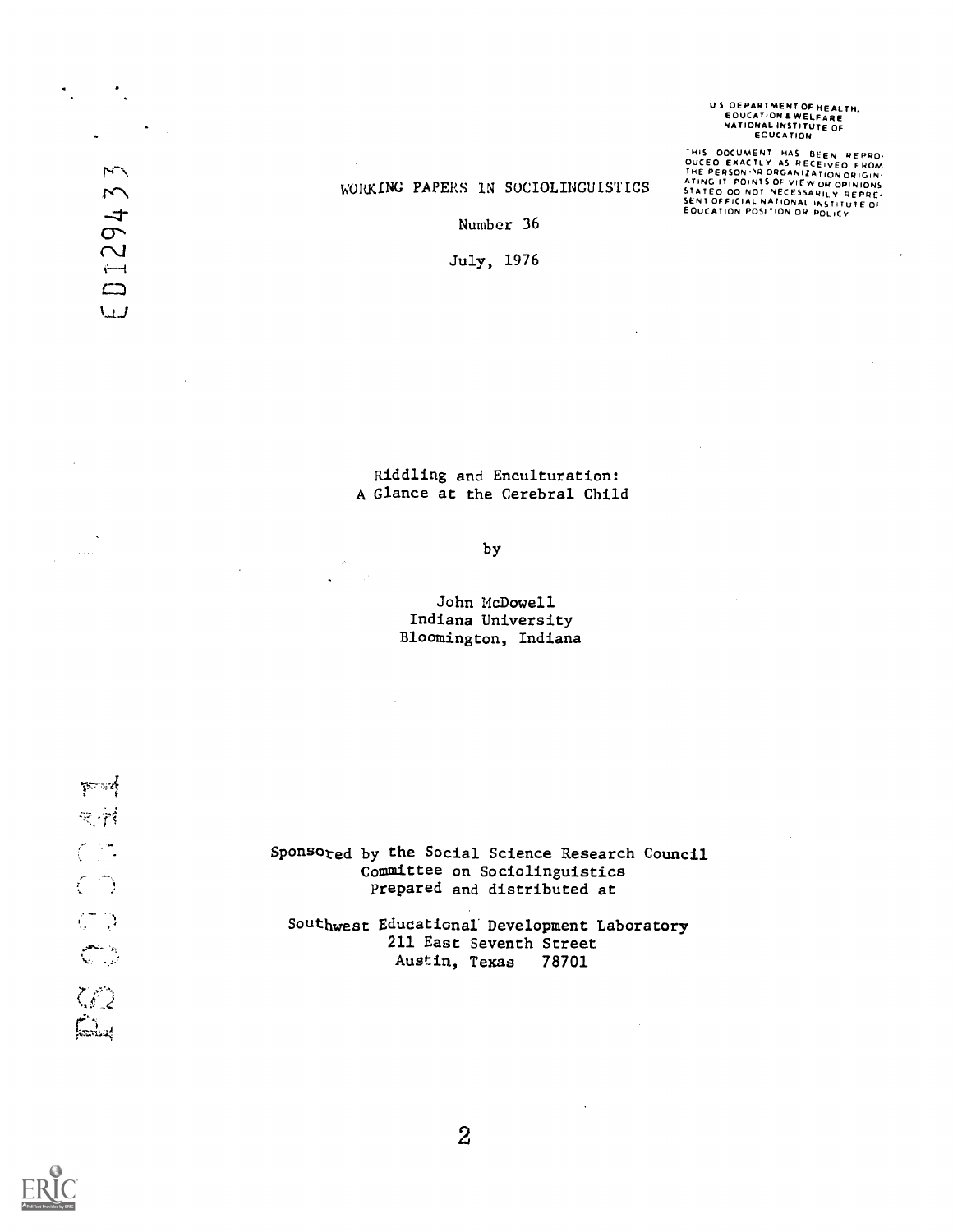The present paper, dealing with a form of children's riddling which lacks cultural saliency, represents another assault on what Brian Sutton-Smith has felicitously termed the triviality barrier (Sutton-Smith 1970). Childish behavior is so thoroughly stigmatized in our canons of adult comportment that much of the spectrum of characteristically children's activity has been systematically neglected or at best observed with disdain or apology in our social sciences. We owe to Johan Huizinga the definitive affirmation of the importance of play, adult's and child's, in the shaping of culture:

> Play is more than a mere physiological phenomenon or psychological reflex...It is a significant function- that is to say, there is some sense in it. In play there is something "at play" which transcends the immediate needs of life and imparts meaning to the action (1950:1).

Subsequent research, taking as fundamental the notion advanced in the above statement, has demonstrated beyond any measure of doubt the non-trivial nature of children's play. It would be possible, on the basis of a growing body of research too extensive to review here, to characterize the play of children as a crucial function, central in the acquisition, maintenance, and modification of culture (see Piaget 1965; Roberts, Arth, and Bush 1959; Roberts and Sutton-Smith 1962; Sutton-Smith 1967; Sanchez and Kirshenblatt-Gimblett 1971; McDowell 1974). Moreover, as Huizinga's initial effort intended, the study of the play motive in culture has blossomed into a powerful analytical tool, with major applications in several domains of human activity (Huizinga 1950; Abrahams 1973).

The riddle, with which we will be concerned in what follows, is among the most venerable of the genres of folklore, a source of instructive play in many societies, the Venda for example (Blacking 1961), and an enduring puzzle and challenge to students of expressive culture. Simply defined,

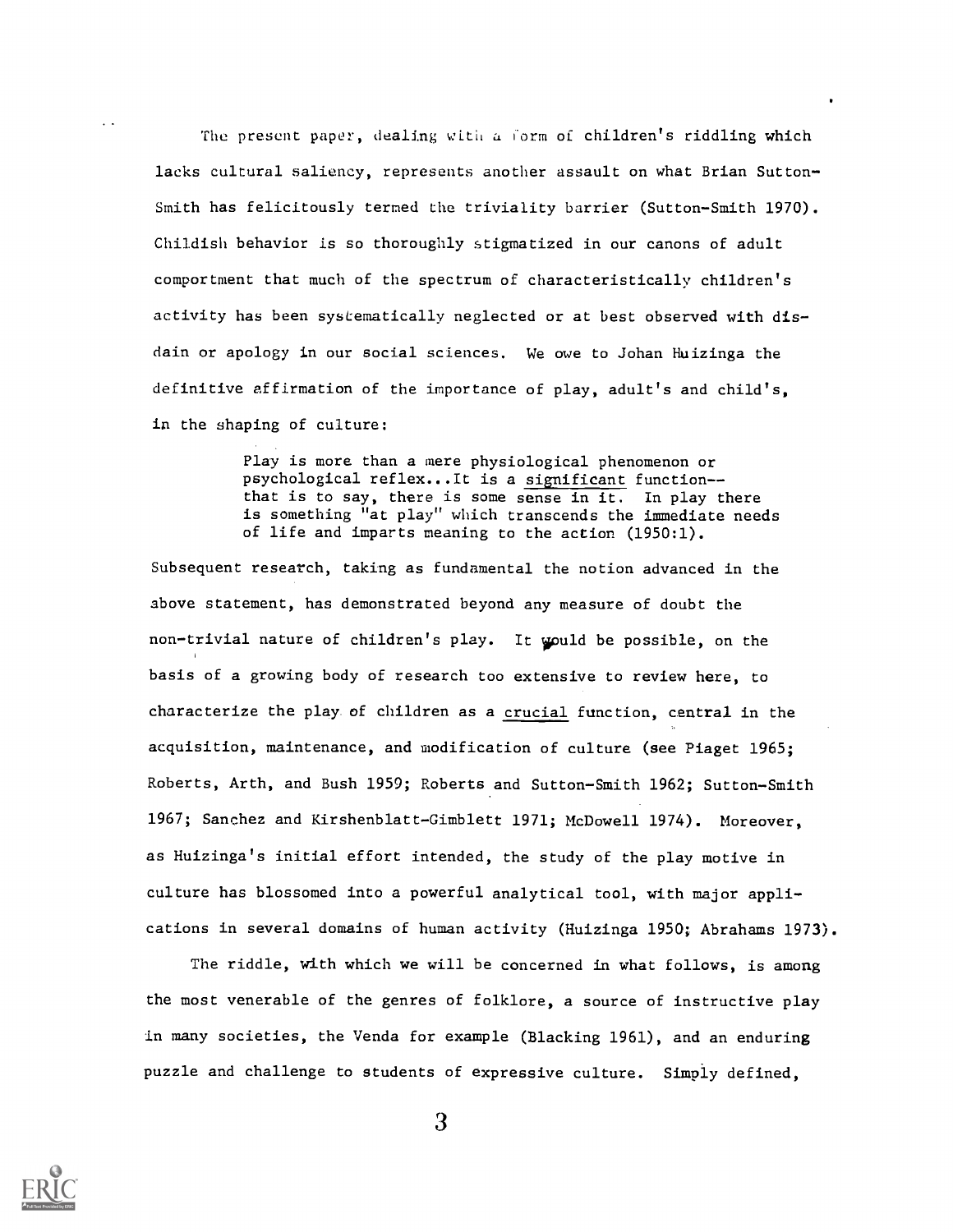the riddle is a verbal routine which adapts the interrogative system of  $\cdot$ a speech community to purposes of play. The question, a fundamental speech resource, normally employed in the exchange of information, serves in the riddling context as a means of examining wrinkles or ambiguities latent within the verbal code (see Abrahams 1972). Riddles, like other ludic forms, reverse the pattern of expectations normally associated with the activity involved. The serious question enables the questioner to solicit information unknown to him (except in the instance of rhetorical questions, which arguably constitute an elaboration of basic questioning procedures). In riddling, on the other hand, the questioner solicits information already known, indeed the riddler alone determines correct and incorrect responses. Some contemporary riddling makes this reversal all the more conspicuous by citing an answer for which the riddlees must then provide an appropriate question.

 $\frac{1}{2}$ 

Riddling competence necessarily builds on prior interrogative com petence. For this reason we rarely find children riddling before the age of 5 or so. Even so, the 5 or 6 year old riddler makes of riddling something rather different than the practiced routines of his adolescent counterparts. As Sutton-Smith has remarked, the former is prone to view the riddle as "a puzzling question with an arbitrary answer" (Sutton Smith 1972). In another variation, the younger riddler is likely to design riddles which are transparent questions, lacking the characteristic block element responsible for the semantic confusion normally generated in the riddle. The block element, revolving on metaphor or another form of artful obfuscation, remains somewhat beyond the grasp of the riddling neophyte (see Georges and Dundes 1963). The initiate riddler captures first the aural texture and rhythm of the riddle, and only later adjusts to the more demanding strictures of riddle content.

4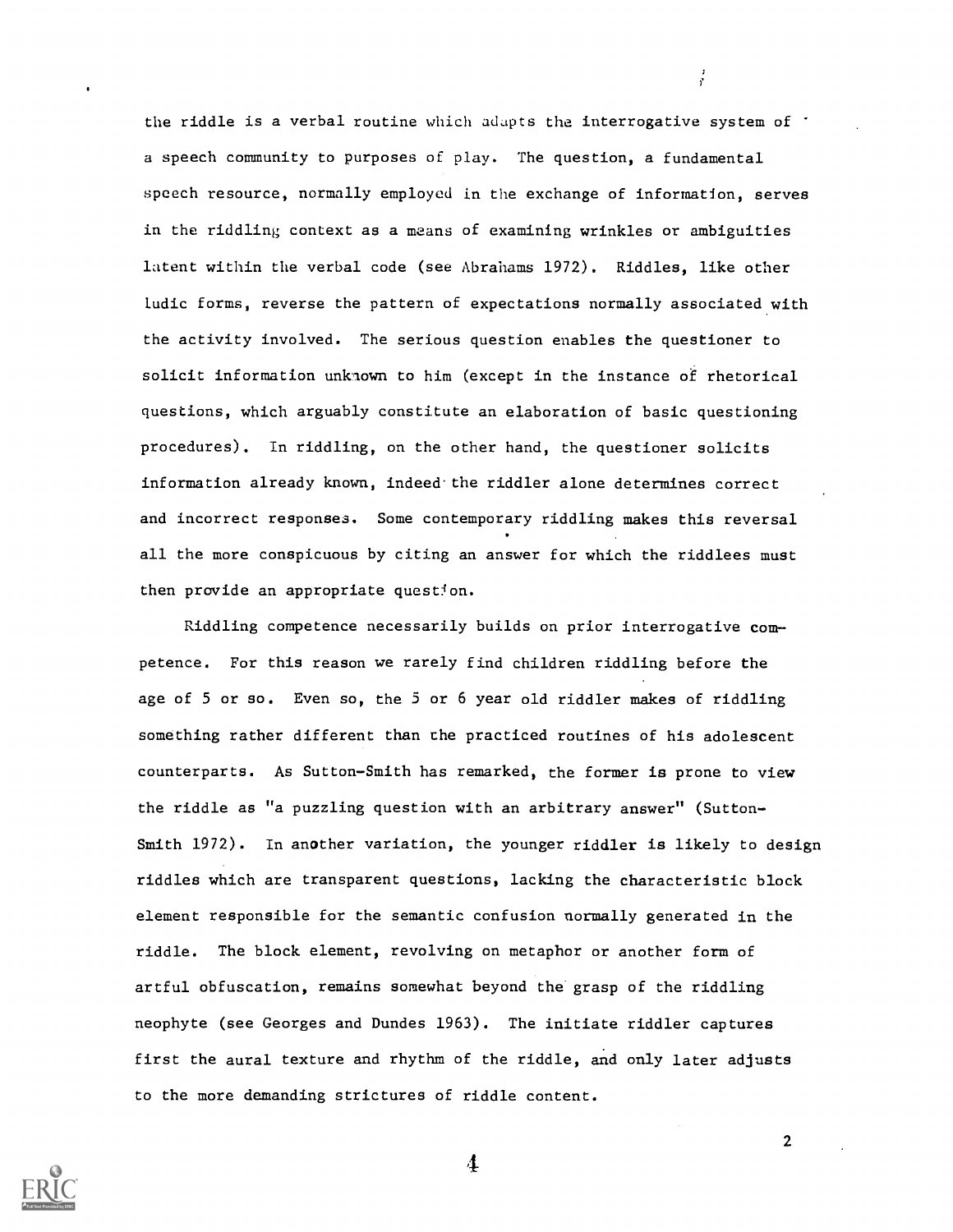Riddling at each stage along this journey to artful ambiguation apparently serves functions connected to the acquisition of cognitive and interactional skills (McDowell 1974). In making this assertion we cross the triviality barrier and attribute vital functions to a form of child's play often annoying to mothers, and until recently entirely invisible to scholars. In the remainder of this paper I will discuss and interpret the output of riddling neophytes during the course of a single riddling session. This riddling will be viewed in the context of the acquisition and refinement of cognitive categories. The riddles were collected by myself in Austin, Texas, from a trio of Chicano children, ages 5-7. This riddling session structured itself around one specific theme, addressed in several of the individual riddles, concerning the motion or locomotion of machines, animals and toys. As a text for the present purposes, I have extracted and present here those routines touching on this particular topic. Other intervening material has been edited out. My presentation here retains the original order of occurrence.

- 1) What has 8 wheels and rolls? Roller skates.
- 2) What has 2 wheels and pedals? A bicycle.
- 3) What has 4 wheels, no pedals, and a steering wheel? A car.
- 4) What has 4 legs and can run? A mustang.
- 5) What has 3 wheels and pedals? A tricycle.
- 6) What has 4 legs and can't walk? A chair.
- 7) What has 2 legs, it can walk? A monkey.

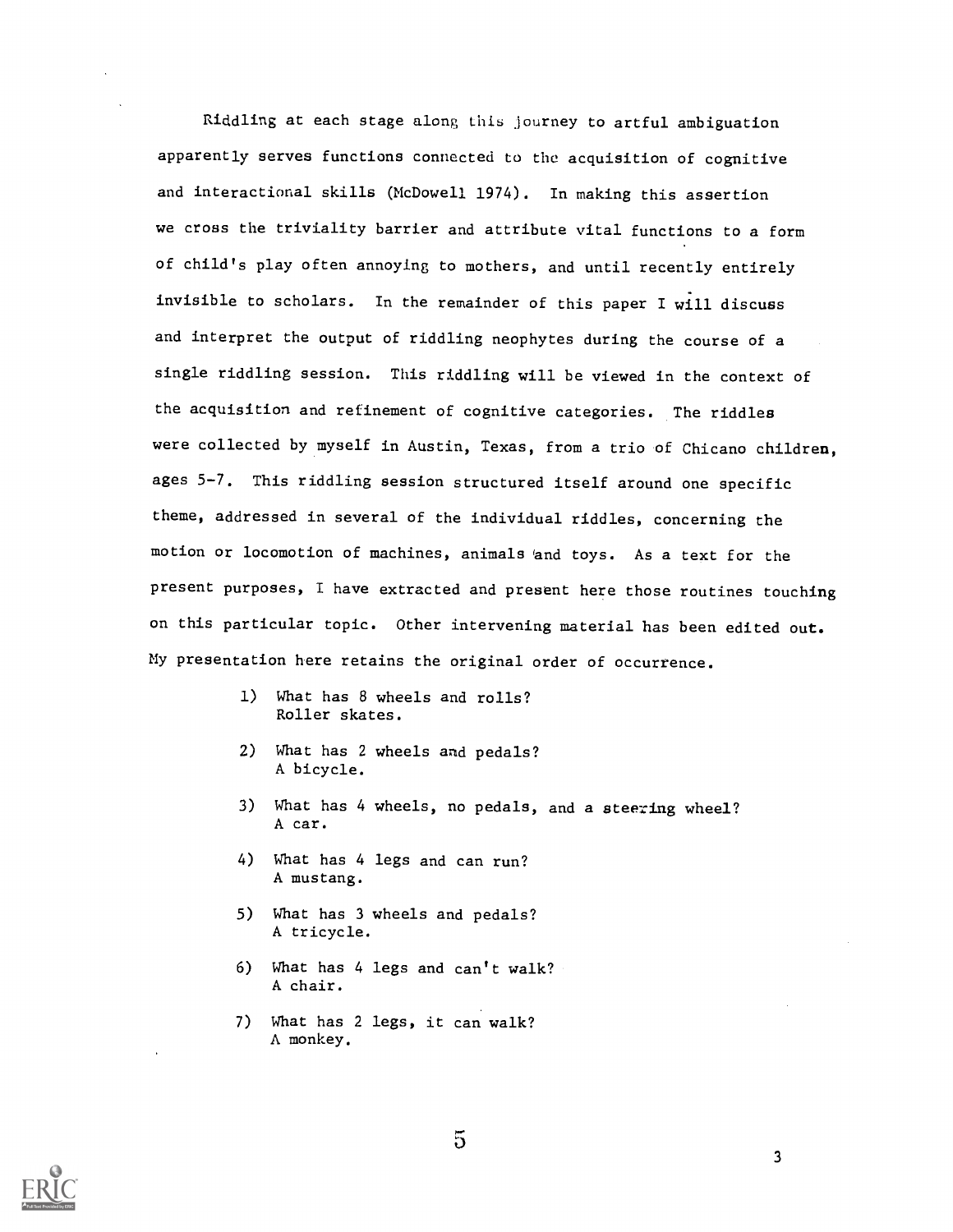- 8) What has long legs and its hard to walk? A seagull.
- 9) What has 2 seats, 4 wheels, and they can roll? A car.
- 10) What has lots of windows and they can fly? Airplane.
- 11) What are those little clocks and its in your car? A dragger.

We have here, then, a corpus of interrogative routines of the transparent sort, involving unambiguous questions (with one or two exceptions, to be dealt with below) whose answers are uniquely determined by the interrogator. In point of fact, items #4 and #6 above, the two exceptions, allow us to call this sample a transitional one between neophyte and more experienced riddling. The riddlers have mastered the texture and rhythm of their genre, and are making tentative stabs into appropriate content.

In order to convincingly penetrate the triviality barrier with this folkloric material, I will have recourse to the concept of folk taxonomy. The starting point in the analysis may as well be Ward Goodenough's formulation of the cognitive approach to culture:

> A society's culture consists of whatever it is one has to know in order to operate in a manner acceptable to its members...It is the forms of things that people have in their mind, their models for perceiving, relating, and otherwise interpreting them (Goodenough 1957:167).

Culture, in this formulation, consists in mental structures, or to follow contemporary parlance, folk taxonomies. These folk taxonomies organize the experiential world into discrete and logically ordered semantic domains. The cognitivist argues that all human behavior derives from these models, mental structures, or folk taxonomies (Sturtevant 1964).

Returning to our corpus of children's riddles, I would contend that the riddles centering on locomotion demarcate this theme as a semantic



 $6 \hspace{2.5cm} 4$ 

 $\alpha=1$  .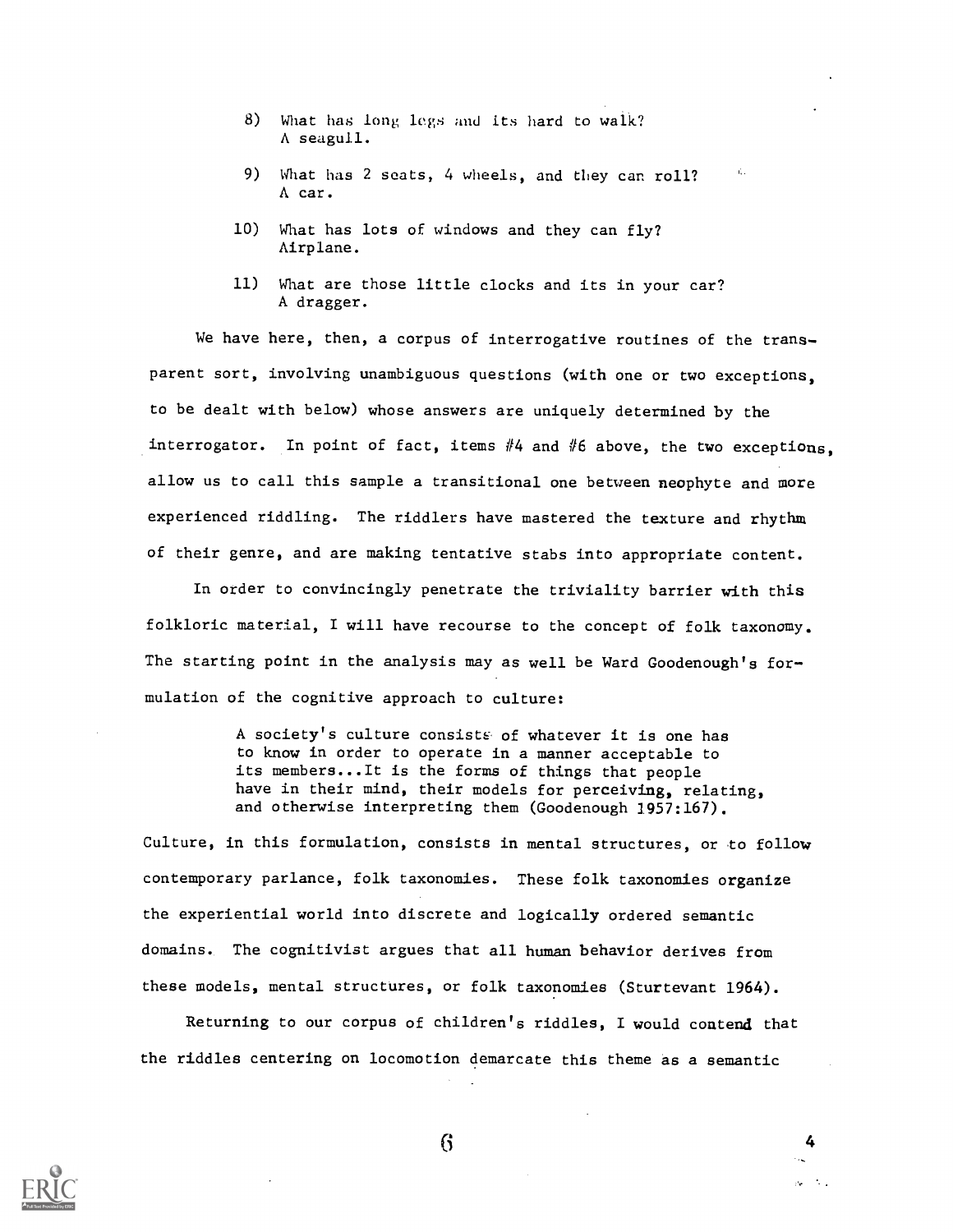field, and provide substantial detail concerning the structure of its component categories. The riddles themselves provide only the tokens, or concrete objects in the taxonomy, and the distinctive features, or points of significant contrast. The entire taxonomic apparatus, consisting of segregate labels, must be provided in this instance by myself, the analyst. Given, then, by the children, is the following set of tokens: roller skates, bicycle, car, mustang, tricycle, chair, monkey, seagull, airplane, dragger. In addition, the riddles provide the following distinctive features: wheels, pedals, legs. Yet as the theme of locomotion is explored and developed, one routine begetting another, one senses that underlying this contemplative kind of performance there lurks a fairly rigorously organized taxonomic structure.

The chart given below presents one possible taxonomy of the semantic domain of locomotion capable of accounting for the riddles in our corpus. This chart is truly the product of a collective effort, first on the part of the children, whose verbal interaction created the corpus, and second, on my own part, in creating a feasible taxonomic enviornment for their empirical observations. Whether this chart or one like it resides in the children's consciousness or subconsciousness is an issue entirely beyond the scope of my judgment.

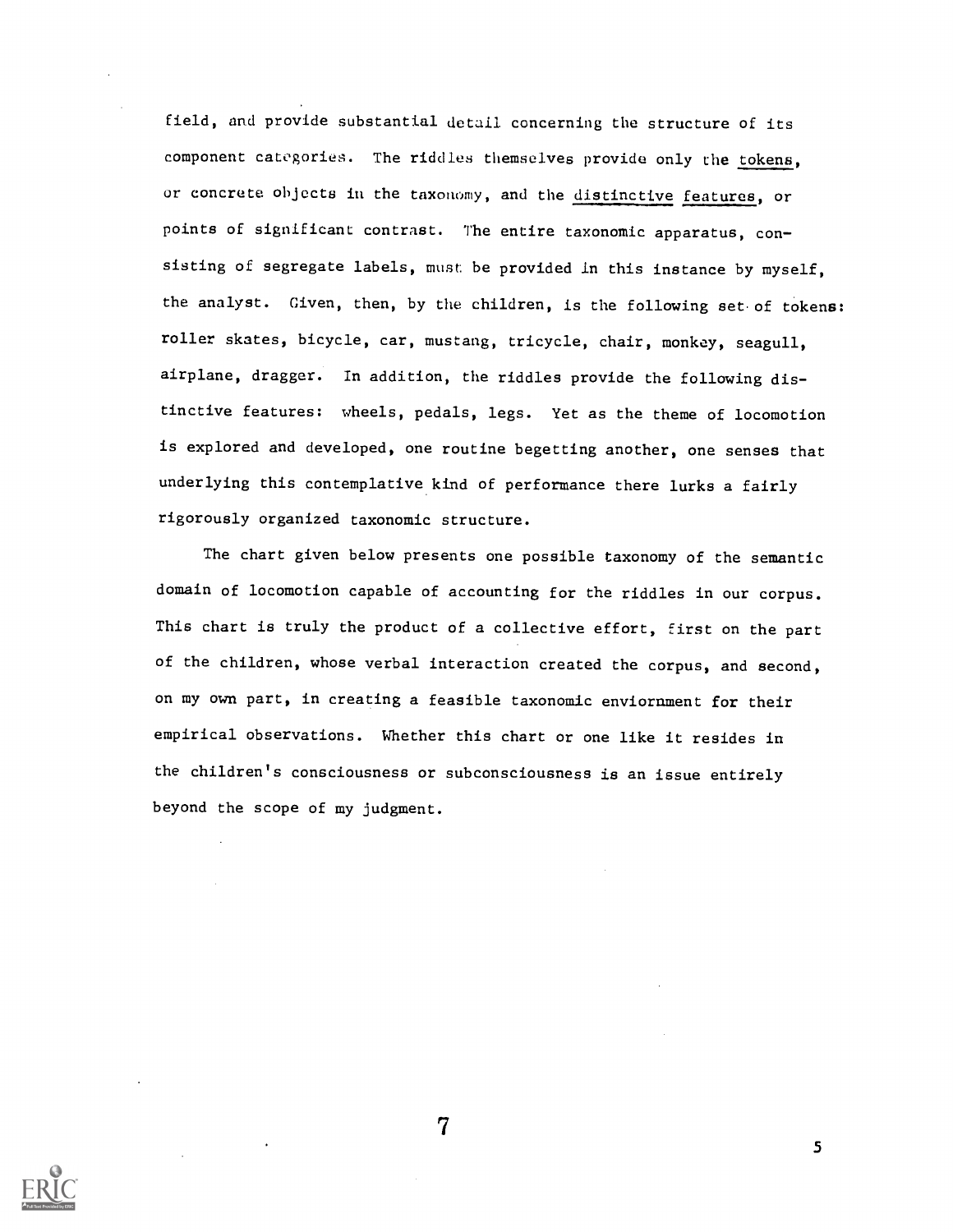



 $\bar{z}$ 

 $\tilde{K}$  ,  $\tilde{K}$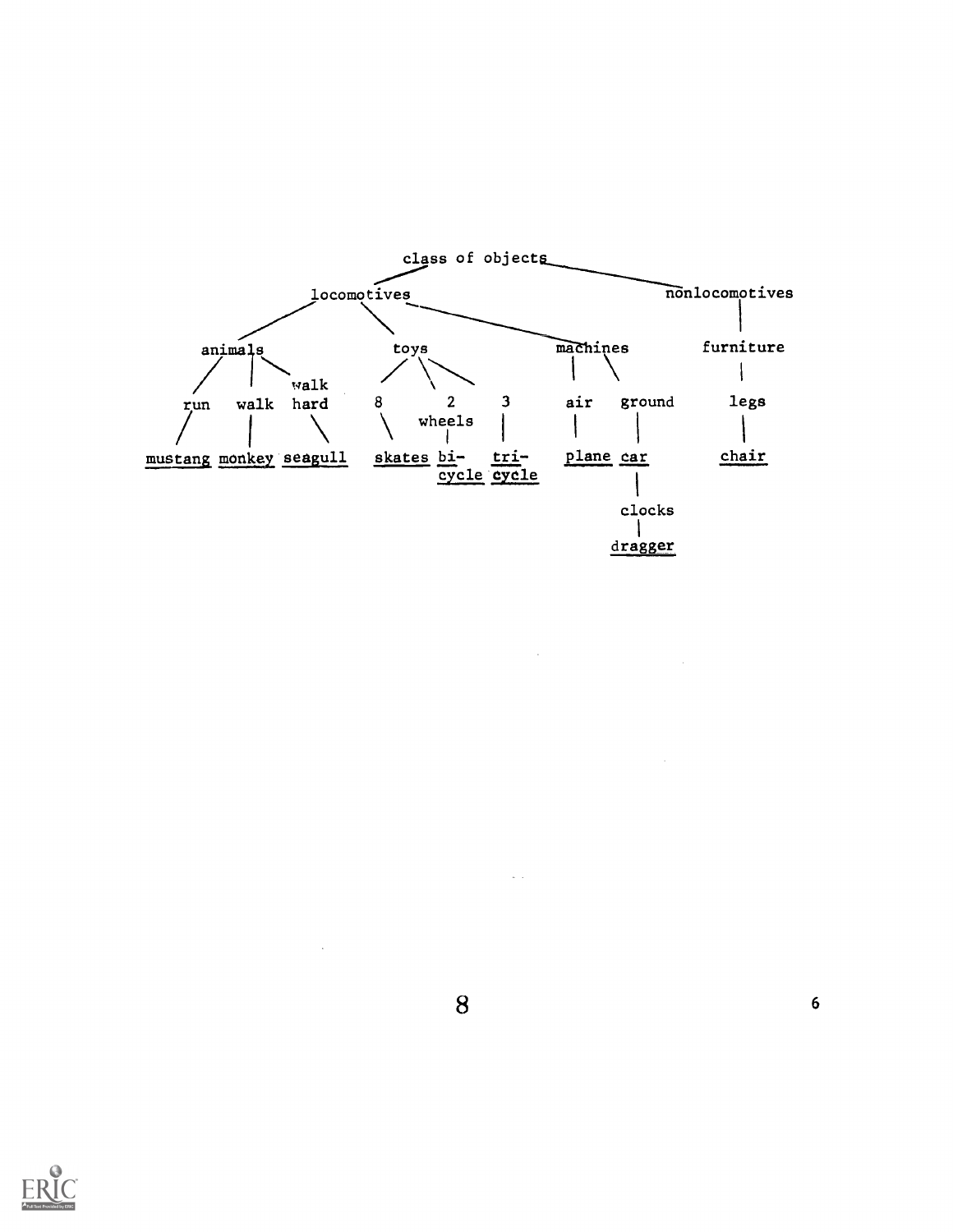We have here a folk taxonomy focused on the semantic domain of locomotion. While the taxonomy is obviously not exhaustive, it is equally obviously highly structured and logically ordered within its chosen realm. There are several tiers to the taxonomy, connecting the tokens at the most particular level to the unique beginner at the most general. Segregate categories delimit the relationships of exclusion and inclusion obtaining in the taxonomy. Criterial attributes distinguishing the members of a single segregate category are provided immediately above the tokens.

The logical relationships inherent in the children's riddling and captured (hopefully) in this taxonomy can be isolated through a distinctive feature analysis of the segregate categories. With reference to a small number of critical variables, each segregate category exhibits either a positive or negative value. The constellation of such values should be unique in each case. Here is the entire set of contrasts:

| animals             | toys    | machines         | furniture |  |
|---------------------|---------|------------------|-----------|--|
| $+1$ egs            | -legs   | $-l$ egs         | $+1egs$   |  |
| -wheels             | +wheels | <b>+wheels</b>   | -wheels   |  |
| -pedals             | tpedals | $-\text{pedals}$ | $-pedals$ |  |
| <del>¦</del> mobile | tmobile | $+$ mobile       | $-mobile$ |  |

We can readily perceive some of the differences between folk and scientific taxonomy. The folk taxonomy is adapted to practical purposes, while the scientific taxonomy attends rigorously to all of the phenomena within its ken. The practical orientation of the folk taxonomy emerges from the following children's riddle:

> What's the difference between a loaf of bread and an elephant? Response: I don't know. Catch: I won't send you to the grocery store for bread.

9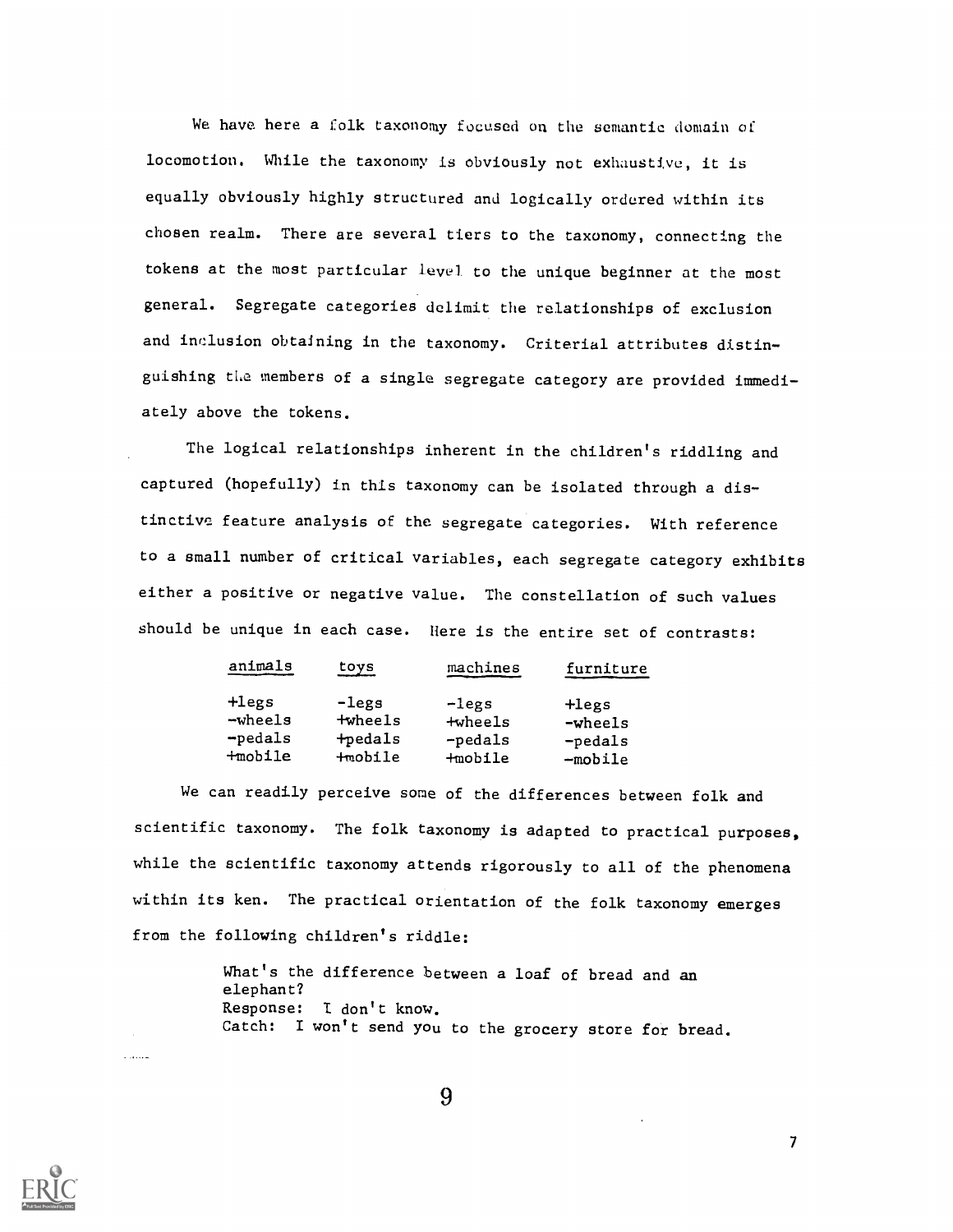The classification system contained iu folk taxonomies sustains basic cultural competence even at the most mundane level. The folk taxonomy is a working taxonomy, facilitatim;, as Goodenough ohserves (see above), culturally acceptable action. Scientific taxonomy, on the other hand, seeks to make explicit the structure of semantic domains beyond the scope of any ordinary utility. Thus in this example the children need not be concerned with marginal cases such as the wheelchair, nor with the exceptional status of skates which are toys but lack pedals. In point of fact, disciepancies of this nature are particularly conducive to true riddles with metaphoric content, as we shall see below.

Nonetheless, the taxonomy presented here is nct unscientific. In their grouping of tokens the children have suggested a structure transcending what Levi-Strauss calls "classification at the level of sensible properties" (1966:15). The taxonomy sketched in above rests on the union of form and function. Wheels, legs, aud pedals are not casually, but causally, related to locomotion; they are the empirically available markers of specific modes of locomotion. Legs correlate with self-generated motion; pedals, with mechanical motion based on the expenditure of human energy. Wheels without pedals entail in most cases some exterior source of energy. These distinctive features go beyond mere empiricism, by linking external form or anatomy to function. The formulation of such a taxonomy, emerging as it does in the arena of verbal play, is no mean or trivial task.

In the analysis thus far, we have viewed the children in their structuring persona, dwelling rather methodically in the course of the riddling session on the order prevalent within their cognitive systems. We have seen a diverse collection of material objects, some commonplace, others exotic, systematically compared and contrasted, on the basis of a very



1 0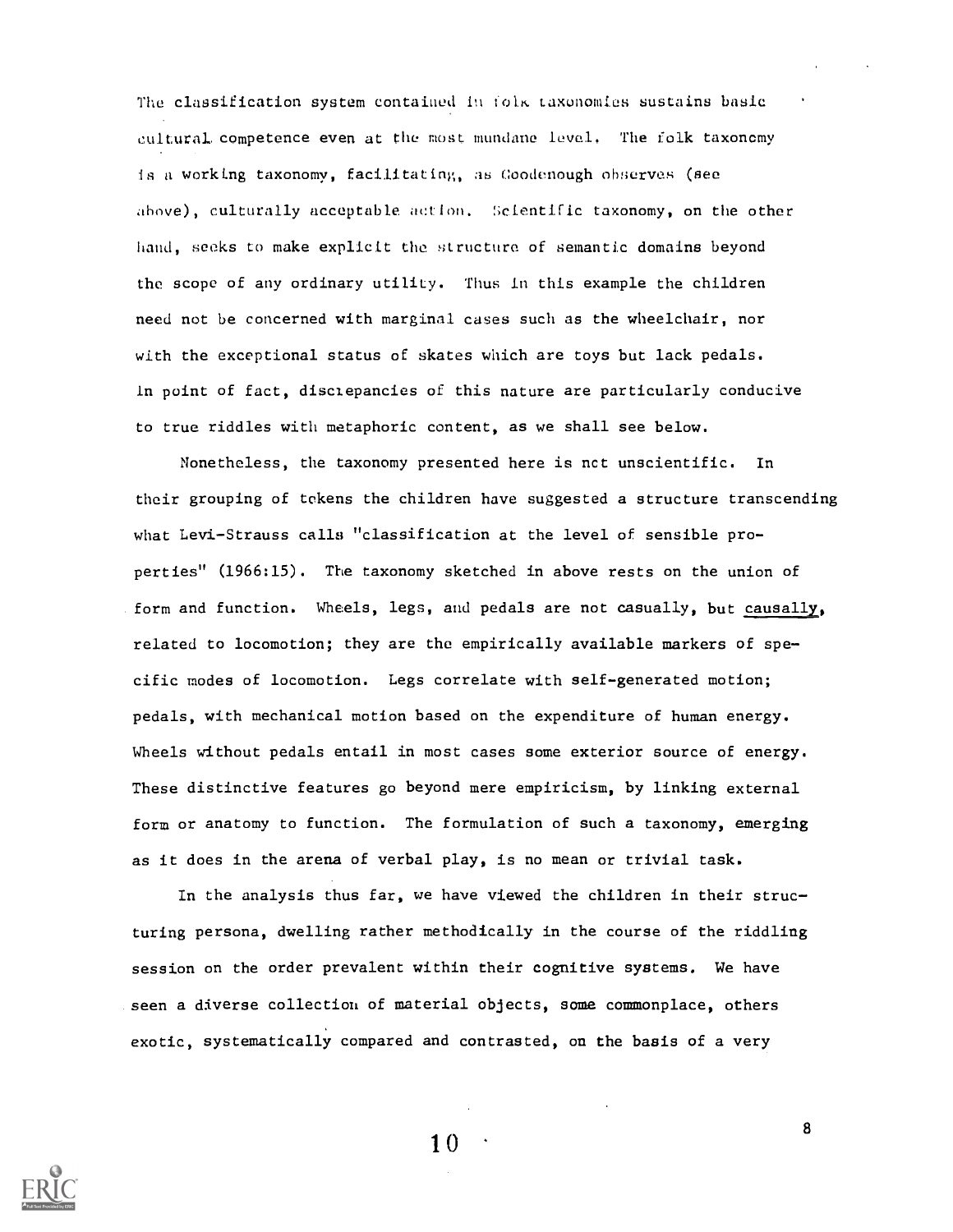few criterial attributes. Childron'h play acrons the whole spectrum of verbal and non-verbal genres exhibits this ordering facet, and one might speculate that without the informal, entertaining format provided by the ludic genres, children might acquire only with great difficulty the fundamental cognitive and interactional abilities required of adults in their society. Indeed, the practice gained in the arena of children's folklore would appear to be a critical aspect of the enculturation process.

Resting our case here, however, with the ordering facet of children's play, would be a grave mistake. There is present in most children's folklore an opposite tendency, and this too contributes vitally to the enculturation process. Returning to our riddling corpus, we find two routines which are extraordinary in that they depart from transparent questioning procedures and involve, whether intentionally or not, linguistic ambiguity. These two routines,  $#2$  and  $#6$ , tend to subvert the very same taxonomy being developed in the other riddles in our corpus. As with the proverbial sand castle, the children no sooner become adept at building a structure, than they learn to dismantle it.

The notions subversive to our taxonomy appear in the guise of metaphor, in both cases involving a single word with two rather different referents. The metaphor resurrects a prior logic, the logic which enabled in the first piace the extension of a single morpheme to two referents. This logic of the metaphor, however, stands apart from the organizing logic of the taxonomy. One of these metaphors comprises the block element of the only true riddle in the corpus:

> What has 4 legs and can't walk? A chair.

In the context of the other routines, legs serve as a distinctive feature,



 $\mathbf{1} \, \mathbf{1}$  9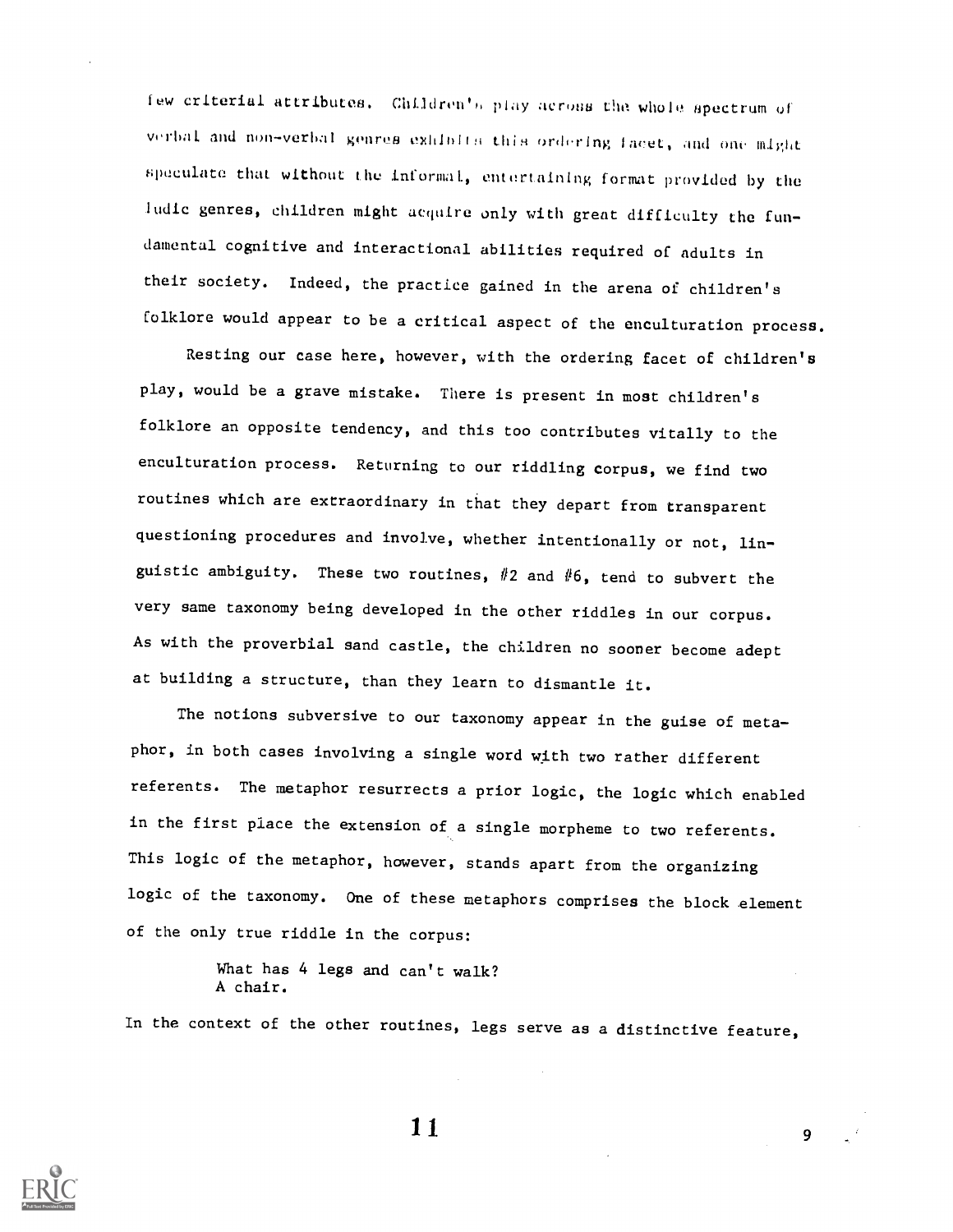setting the category animal contractions and anounces. As we have seen, this teature has both forced and functional cogency in the folk taxonomy represented in our corpus of riddles, in this metaphor, however, the legs of a person or animal are analogized to the legs of a chalr on formal grounds only, since the chair! . legs are not correlated to the chair's mobility. The retaphor thus proposes another logic, one at variance with the logic of the taxonomy. Or ro put the matter differently, the metaphor proposes unother taxonomy, one in which legged furniture and animals would be subsumed together under a single rubric constituted on the basis of the shared feature (+legs). This metaphor is subversive precisely because it broaches the possibility of alternate slicings of the experiential world. Other, ghostly, taxonomies flicker into existence, challenging momentarily the taxonomy under elaboration.

The other metaphor resides in the word mustang, which names both a type of horse and a car model, tokens which are cognitively separated in the taxonomy into the segregates animal and machine respectively. These tokens are cognitively conjoined in this metaphor, which proposes a grouping of diverse tokens united in their fleetness, or what we might refer to as locomotive expertise. As in the previous example, this metaphor throws into relief an alternative taxonomy, knitting some of the same tokens into a quite diEferent logical structure. The children are evidently at that watershed point in their development, in which they become aware of the dual potencies of language, to render shared cognitive structures, and to rearrange these structures into alternative forms. Each of these processes is adequately reflected in our riddling sample.

It is noteworthy that the conventional taxonomy, with its solid foundation on formal and functional equivalence, prevails over the alternate taxonomies lacking as substantial a footing. The metaphorical

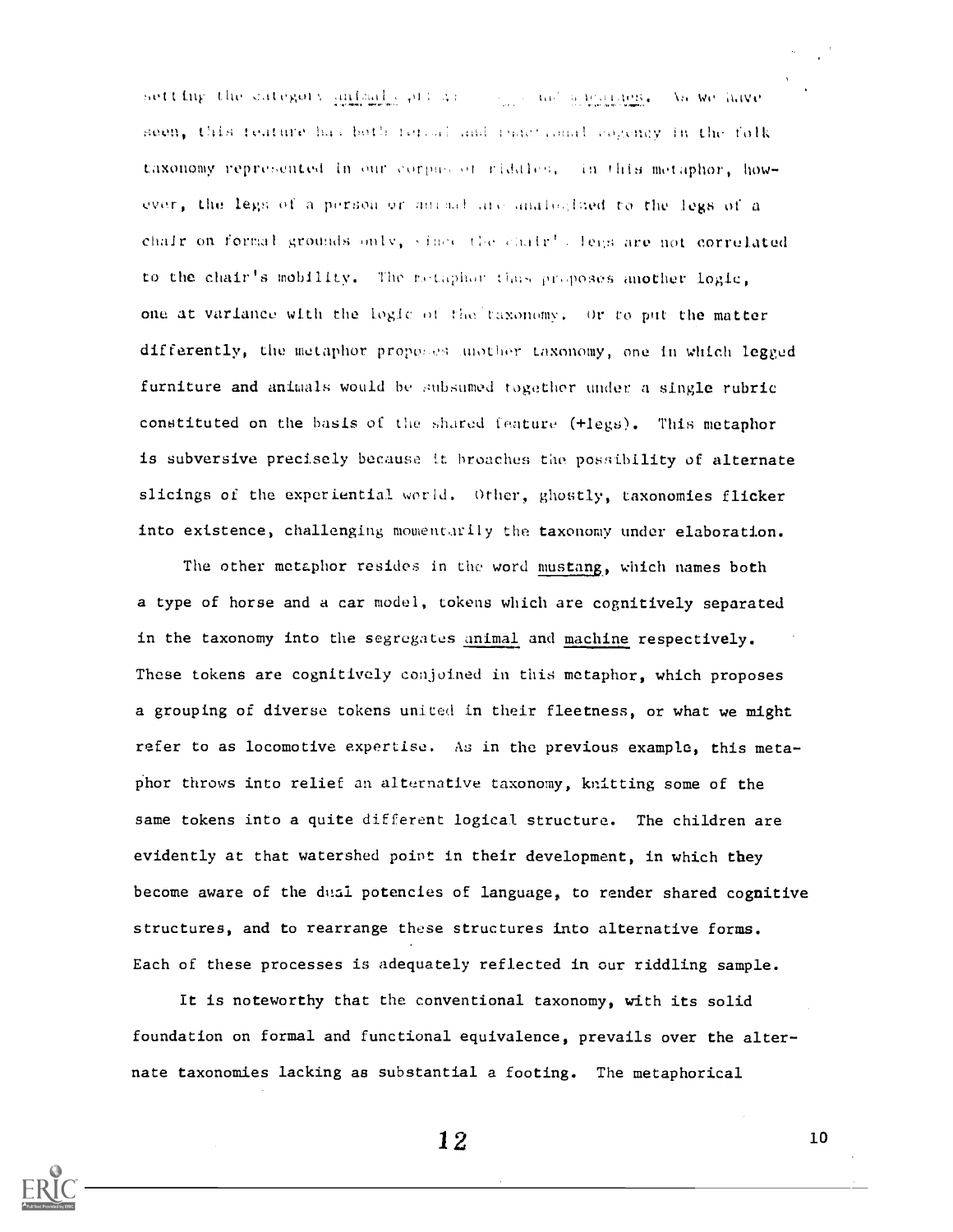connections remain pale and fleeting in the context of the more highly elaborated taxonomy of locomotion. In fact, we tend to measure the departure of each metaphor using the locomotive taxonomy as a standard. Thus, the leap of metaphor between the segregates furniture and animal is long indeed, since these two are dominated by the generic node in the taxonomy. The segregates animal and machine, on the other hand, momentarily aligned in the word mustang, are dominated by a lower node in the taxonomy. This latter metaphor consequently covers less cognitive distance. In this fashion the deviant visions of taxonomy actually reinforce the standard taxonomy, at least in the riddling corpus under consideration here. We might adduce from this fact that the children who produced these riddles are still primarily rooted in the utilitarian facet of language, the potency of language to render shared cognitive structures. Later, as their ridiling and other verbal expertise develops, they will acquire the notion that language is in reality a human tool, equally capable of clarification and obfuscation.

A few pages back, I alleged that both the ordering and disordering facet of children's folklore, and riddling in particular, have great consequence in the process of enculturation. Concerning this point, Ian Hamnet observes as follows:

> Classification is a pre-requisite of the intelligible ordering of experience, but if conceptual categories are reified, they become obstacles rather than means to a proper understanding and control of both physical and social reality. The ability to construct categories and also to transcend them is central to adaptive learning (1967:385).

We have in the riddling sample herein treated an exemplification of precisely the point made by Hamnet. Cognitive skills central to the mastery of culture, "the ability to construct categories and also to

1 3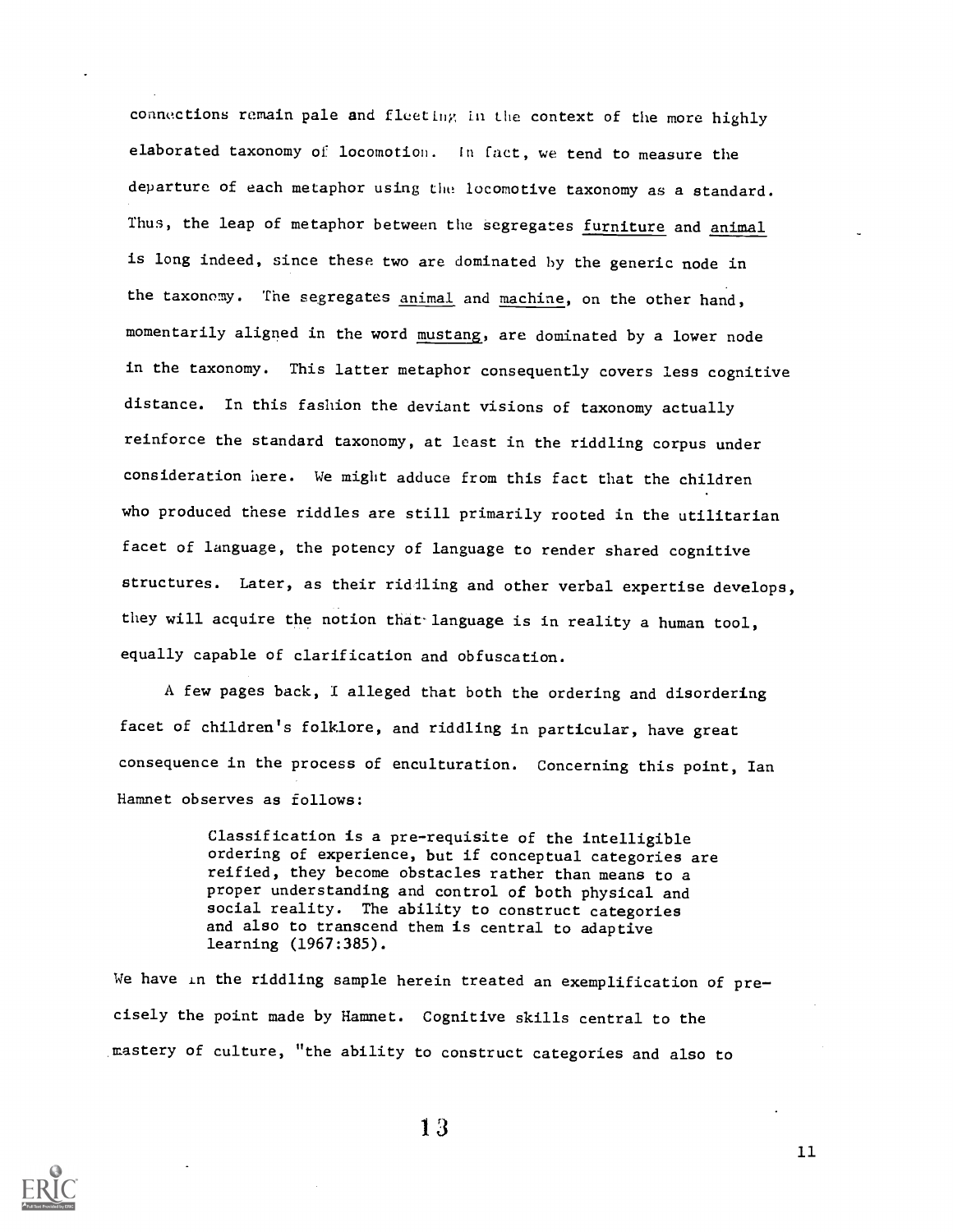transcend them," are fostered in the fnjcyable format of children's riddling.

In the way of a conclusion,  $l$  will simply tie up some of the loose ends left hanging over the preceding pages. William Bascom has noted that in some settings "riddles serve as a didactic device to sharpen the wits of young children" (1954:294). The overall thrust of this paper has been to illustrate with concrete data this observation which has become fairly conventional in folkloristics. But the present exemplia further illustrates the nature of wits and what might be involved in the sharpening of them. We are concerned here with cognitive skills associated with the classification of the tokens of experience; with the capacity to articulate shared cognitive structures, and the complimentary capacity to transcend these. In this context, riddling may indeed be viewed as a didactic mechanism, conducive to experimentation with received notions of order, and elaboration of novel cognitive orders. Riddling as an enculturating device allows children to work through the dual vectors of language, towards order and towards anti-order, in a stimulating and enjoyable social context. In riddling, at various stages, children learn to formulate culturally acceptable classifications; to articulate classifications at variance with cultural conventions; and finally to assess language and indeed classification as arbitrary instruments reflecting only partially the continuous texture of experience.

We can perhaps anticipate yet another great huamnistic wave, the discovery of the cerebral child. Levi-Strauss in particular introduced us to the cerebral savage, whose primitive speculation represents another, not an inferior, science (Levi-Strauss 1966). The time may be ripe to

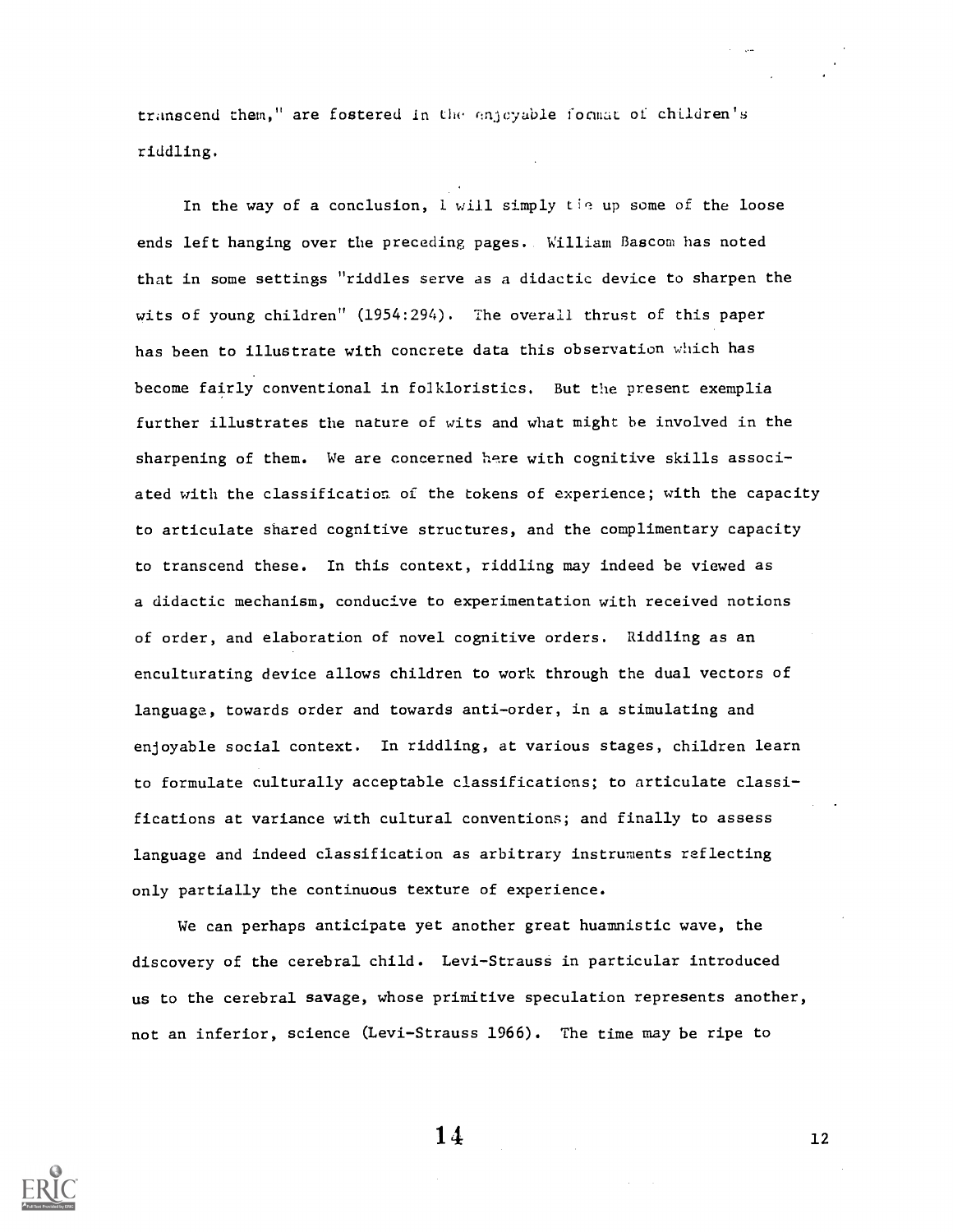turn our humanistic energies to those savages among us, and recognize at our very portals the cerebral child, concerned in his verbal routines with complex matters of rationality, sociability, and aesthetics. Certainly in the riddling corpus discussed above we find prolonged contemplation of a cognitive field, transpiring in a format conducive to artful speech and dependent on some degree of social harmony. Crossing the triviality barrier, we readily perceive the consequential nature of children's verbal play. A folkloristics of enculturation must be developed to fully investigate the place of children's folklore in the persistence and modification of culture.

Finally, returning to the Chicano children who produced this riddling corpus, we must inquire into their choice of semantic fields. The field of locomotion is a most interesting one, and the content patterning within this field even more so. In the first place, the environment in which the riddling transpires exerts considerable influence on content to be included. We were surrounded by cars and bicycles and airplanes, as one generally is in the urban setting. Through the process of scene incorporation, these tokens found their way into the riddling. It is of interest that other tokens, far removed from the interaction, also turn up, such as monkeys, seagulls, skates. The classification begins with the familiar and expands outward to encompass the exotic.

The basic antinomy established in the riddling might well be the contrast between animals and machines. At the very least, this topic could be said to be one of the central concerns evinced in the riddles. This antinomy is of course crucial in the context of modern, industrial society, in which the machines rather than our animal brethren surrounds us with animistic contrast to ourselves. This development may well be

 $15 -$ 

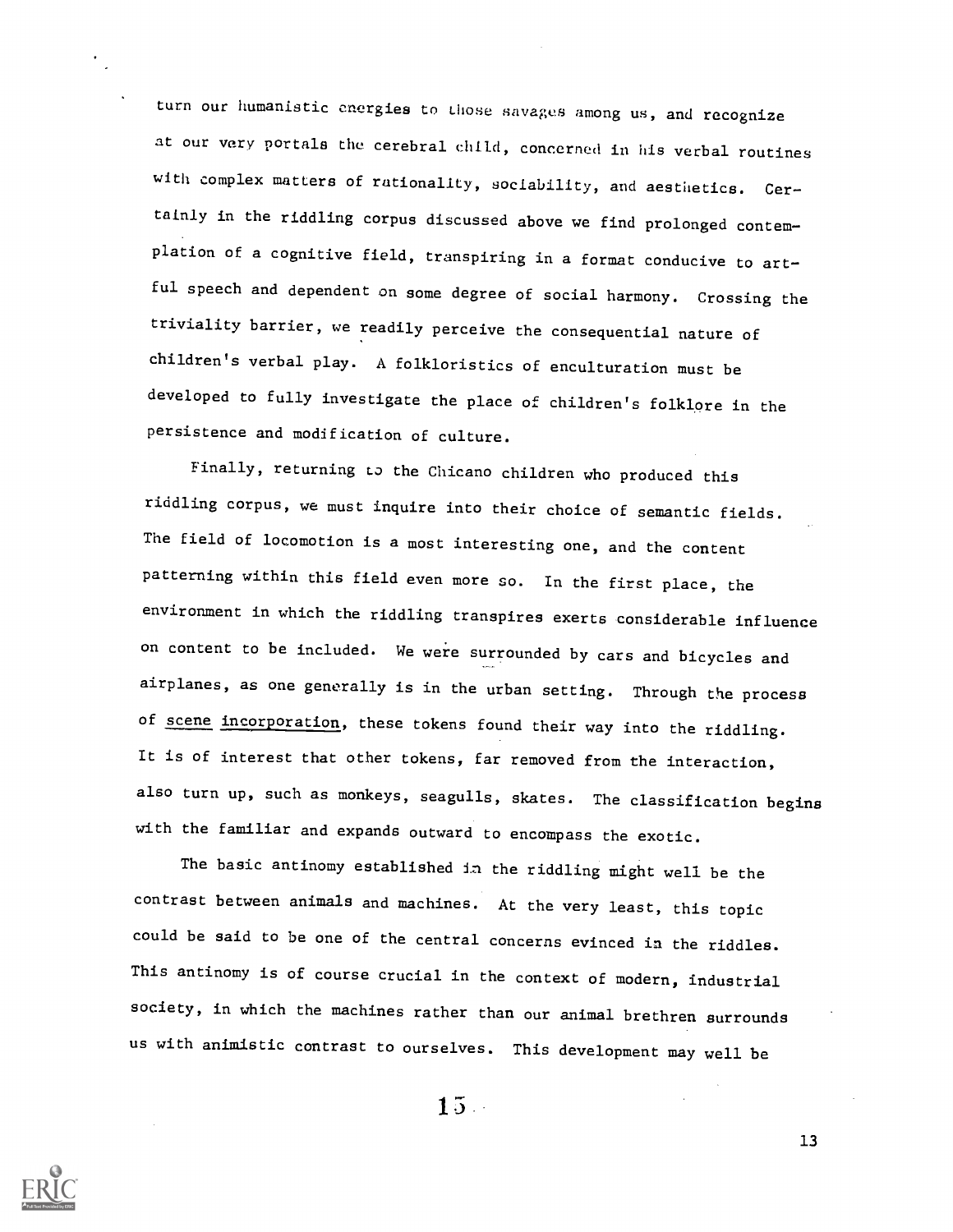all the more intensified among Central Texas Chicanos, who have very recent pastoral roots, but currently reside primarily in urban environments. James Fernandez remarks that in urban industrial settings children play at being machines, while in pastoral settings children play at being animals (1974). The folk taxonomy presented in this paper, straddling as it does both the pastoral and mechanical universe, may well reflect the transitional status of the Chicanos, and indeed, our entire society, between a rural Past, reflected in oral tradition, and an urban present. Would it be possible to suggest that the children, in this riddling session, are working through basic contradictions in their cultural apparatus, in much the same fashion as primitives examine apparent contradictions through the logical tool of mythology, to borrow the diction of Levi-Strauss? (See Levi-Strauss 1963.)

While this suggestion may sage a bit far-fetched, I would like to leave it on the  $b$ ooks for correctiv.  $p$ urposes. Certainly, to aruge that the riddling considered in this paper constitutes a symposium on matters of conscious and subconscious concern to the children, does less violence to scholarly countenance than to assert that these materials are trivial and of no consequence to social science at all. As the pendulum shifts from the extreme Position characteristic until recently, which dismissed much of children's folklore as inconsequential, we will come to an accurate understanding of the proper place for these materials within the science of man.

1 6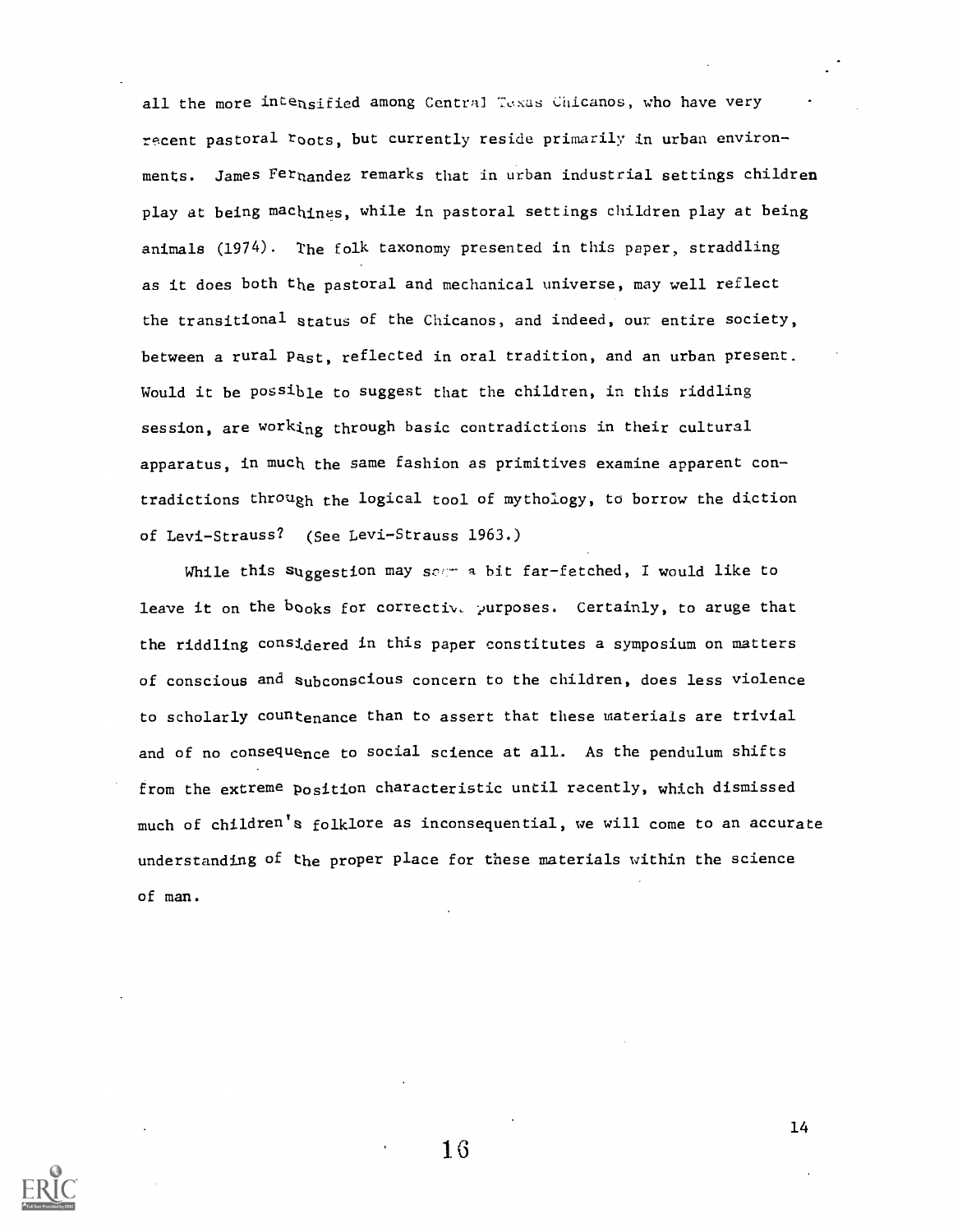#### **REFERENCES**

Abrahams, Roger 1973. Rituals in Culture. Unpublished manuscript. Abrahams, Roger and Alan Dundes 1972. Riddles. In Richard M. Dorson (ed.), <u>Folklore and Folklife</u>.<br>University of Chicago D University of Chicago Press. Bascom, William 1954. Four Functions of Folklore. <u>Journal of American Folklor</u>e 67. Blacking, John 1961. The Social Value of Venda Riddles. African Studies 20. Fernandez, James 1974. The Mission of Metaphor in Expressive Culture. Current Anthropology 15. Georges, Robert and Alan Dundes 1963. Toward a Structural Definition of the Riddle. Journal of kmerican Folklore 76. Goodenough, Ward 1957. Cultural Anthropology and Linguistics. In Report of the 7th Annual Round Table Meeting on Linguistics and Language Study, Paul Garvin (ed.). Hamnet, Ian 1967. Ambiguity, Classification, and Change: The Function of Riddles. Man 2 (new series). Huizinga, Johan 1950. Homo Ludens. Beacon Press, Boston. Levi-Strauss, Claude 1963. Structural Anthropology. Basic Books. 1966. The Savage Mind. University of Chicago Press. McDowell, John 1974. Interrogative Routines in Mexican-American Children's Folklore. Working Papers in Sociolinguistics 20. Piaget, Jean 1965. The Moral Judgment of the Child. Free Press. Roberts, John, M.J. Arth, and R.R. Buch 1959. Games in Culture. American Anthropologist 61. Roberts, John and Brian Sutton-Smith 1962. Child Training and Game Involvement. Ethnology 1.

1 7